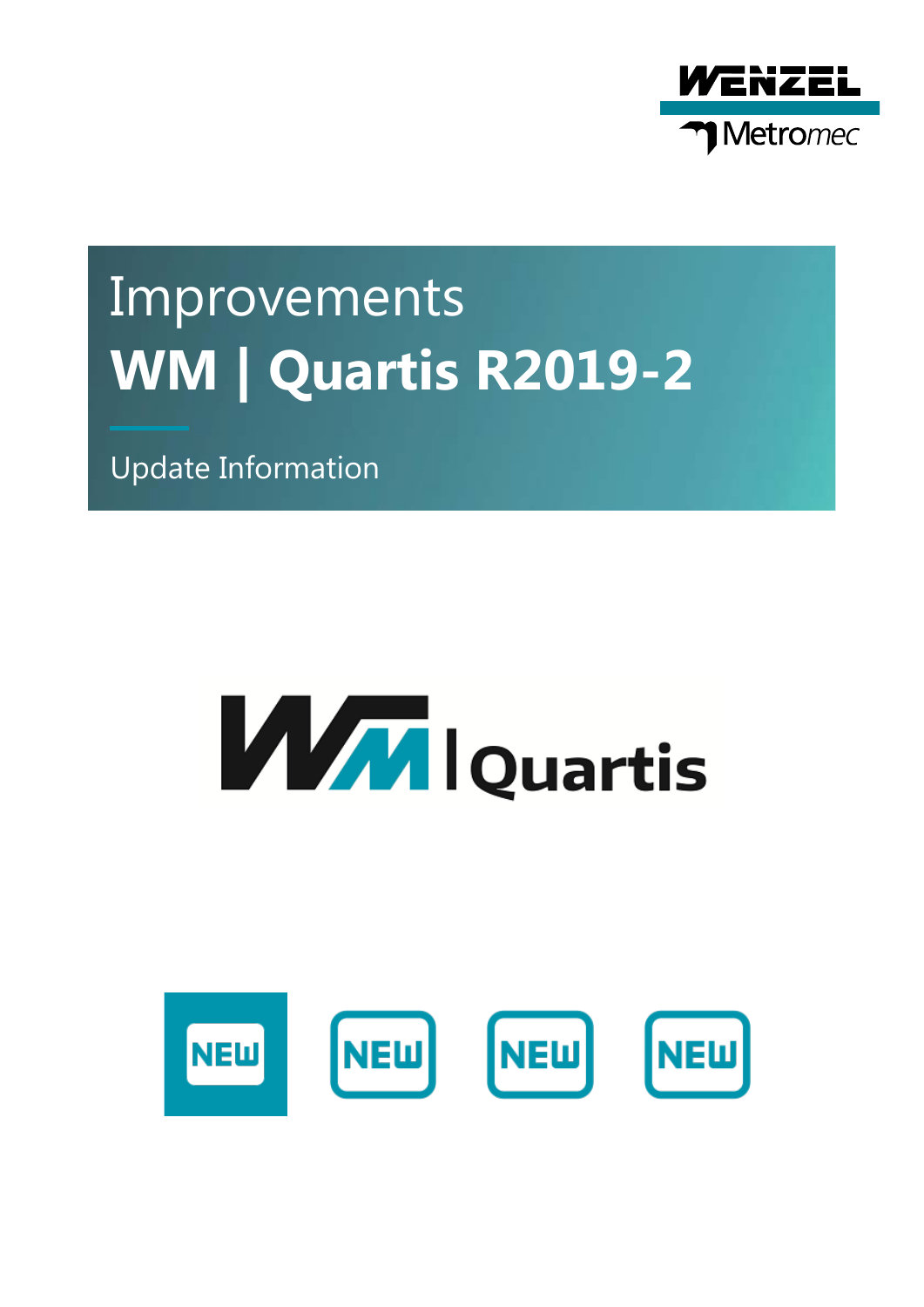### **At a glance**

WM | Quartis R2019-2 offers a wide range of improvements for special applications and areas of use.

WM | Quartis R2019-2 contains the new **Position tolerance according to ISO GPS and ASME Y14.5**, which has been fundamentally revised, updated and modernized. You benefit from numerous improvements when evaluating the position tolerance. Operation is convenient via the ribbon. In the 3D graphics you can see the reference system, the tolerance zone and the tolerance utilization as a live preview.

WM | Quartis R2019-2 allows **optical high-speed scanning on WENZEL CORE machines**. You program the measuring sequences with the usual user-friendly functions. The CORE controller ensures that the axes, including the rotary table and the optical sensors, move optimally and simultaneously. All WM | Quartis functions for measuring, evaluating and creating reports are available.

WM | Quartis R2019-2 supports the new **WENZEL WM | MMA measuring arms** and the measuring arms from KREON Technologies. You complement your stationary WENZEL coordinate measuring machine with a mobile measuring arm, also from WENZEL.

WM | Quartis R2019-2 operates with the **line scanner WENZEL WM | LS**. With the optical sensor, automated multi-sensor measurement sequences are possible. The deviations can be presented color-coded in descriptive measurement reports.

WM | Quartis R2019-2 controls the **Renishaw Equator gauging system** and provides user-friendly tailored functionality for the process steps of calibration, mastering and testing.

WM | Quartis R2019-2 increases productivity with **Renishaw REVO 5-axis measuring systems**. The REVO sweep scan allows precise scanning of surfaces at high speed. Further improvements scale up the field of application and increase the quality of the measurements.

WM | Quartis R2019-2 offers, besides the **updated CAD interfaces**, many additional improvements and extensions. You find more information on the following pages.

#### **Note:**

Some improvements are not included in the standard product WM | Quartis R2019-2 and require additional, chargeable modules. These are described in the document "Products and Modules WM | Quartis R2019-2".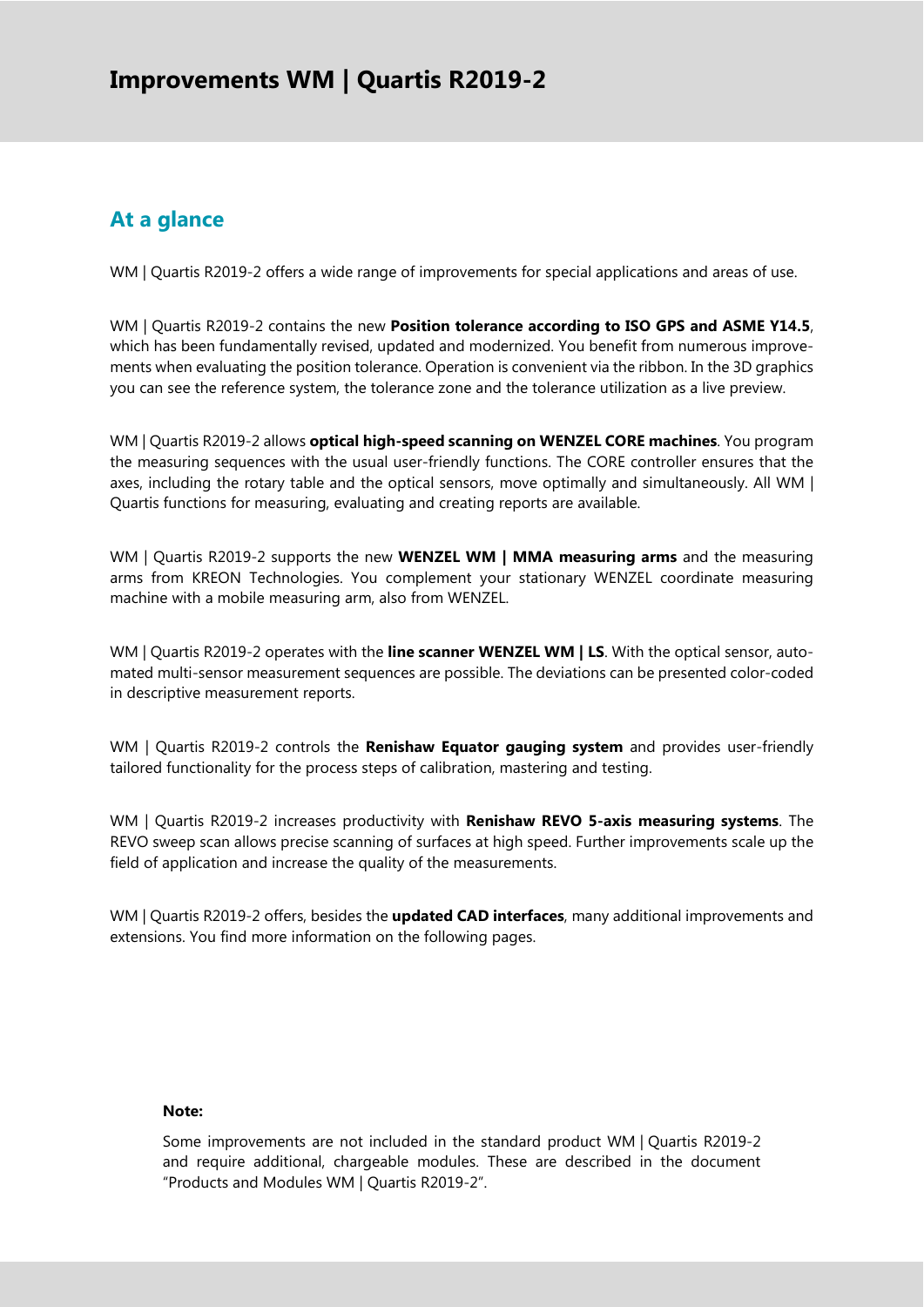

# **Position Tolerance (ISO / ASME) Updated and Modernized**

The position tolerance has been fundamentally revised, updated and modernized.

You benefit from numerous improvements when evaluating the position tolerance. Regardless of whether the drawings are created according to the current ISO GPS or ASME Y14.5 standards.

Operation is convenient via the ribbon.

| CYL_1   | $\mathbf{v}$ and | Ø<br>⊩⊕<br>$\overline{\phantom{a}}$ | 0.100<br>$\infty$<br>$\overline{\phantom{a}}$ | $\overline{+}$ PLN_A | $\overline{\mathbf{v}}$ | CYL B     | $\overline{\phantom{a}}$ | CYL_C | $\overline{\mathbf{v}}$ |   |
|---------|------------------|-------------------------------------|-----------------------------------------------|----------------------|-------------------------|-----------|--------------------------|-------|-------------------------|---|
|         |                  |                                     |                                               |                      |                         |           |                          |       |                         |   |
|         |                  | ISO 5459 Case 3.5.5                 |                                               |                      |                         |           |                          |       |                         | ⊢ |
| Element |                  |                                     |                                               |                      |                         | Tolerance |                          |       |                         |   |

You specify the tolerance zone, the tolerance value, the calculation type and the reference system in the same way as you know it from the construction drawing.

In the 3D graphics you can see the reference system, the tolerance zone and the tolerance utilization as a live preview.



You can also define and apply reference systems with open degrees of freedom.



You can enter the TED either in cartesian or in cylindrical or spherical coordinates.

By using expressions in the input fields, you can also use the position tolerances in loop programs, which saves you programming effort and time.



- Cylindrical coordinate system
- **←** Spherical coordinate system

#### ■ **Highlights**

- Ribbon operation
- Live preview in 3D graphics
- Calculation of the position deviation according to current standards (ISO GPS / ASME)
- Tolerance zones can be selected in form, position and extension (orientation, projected tolerance zone, effective length, limiting elements).
- Selectable specification elements for the calculation method: with form, G, C, N, X
- Material condition for toleranced element and on references
- Reference systems according to ISO 5459 or ASME Y14.5, both also with open degrees of freedom
- Expressions for loop programming
- Detailed help with overview of the reference systems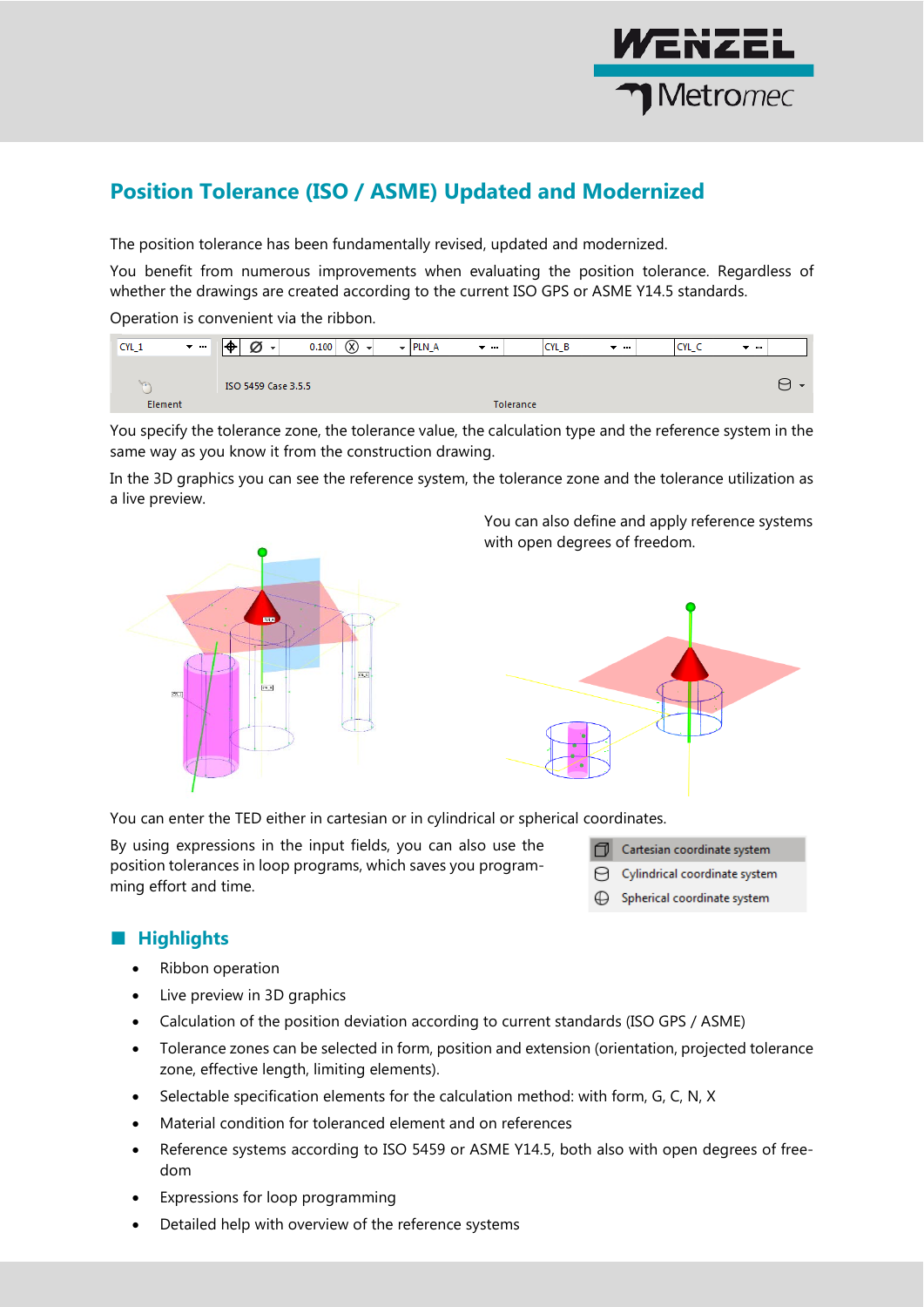# **Additional Machines, Sensors and Extended REVO Functions**

You want to use WM | Quartis on all coordinate measuring machines. With the WENZEL CORE, the WENZEL measuring arm WM | MMA as well as the Renishaw Equator gauge you have three additional measuring instruments at your disposal.

#### **WENZEL CORE: Optical High Speed Scanning**



The connection of the WENZEL CORE D and CORE M measuring instruments including the rotary table and the optical sensors enables optical high-speed scanning at the highest level. All WM | Quartis functions for measuring, evaluating and creating reports are available.

You program the measuring sequences with the usual user-friendly functions. The WENZEL CORE controller ensures that the 5 or 6 axes move optimally and simultaneously.

#### **WENZEL Measuring Arm WM | MMA: Mobile Measuring Made Easy**

You complement your WENZEL coordinate measuring machine with a mobile measuring arm.

Now WM | Quartis also supportes the WENZEL WM | MMA measuring arms and the measuring arms from KREON Technologies.

You can measure all geometry and free form elements available in WM | Quartis. The elements can be measured with single points and scanning.



#### **WENZEL Line Scanner WM | LS Supported**



With the WENZEL line scanner WM | LS another optical sensor is supported. You have the same range of functionality as with the WENZEL Shapetracer 2.

- Automated multi-sensor measurements
- Impressive measurement reports with color-coded display of surface form deviations
- Export of the point cloud for optional further processing with WM | Point Master

#### **Renishaw Equator Gauging System with WM | Quartis**

You monitor and control production by comparing the production parts with a reference part. To do this, you use Renishaw Equator systems.

WM | Quartis now offers you the user-friendly tailored functionality for the process steps calibration, mastering and testing.

The calibrated, absolute accuracy of your WENZEL LH or SF coordinate measuring machine is transferred to the production area, thus ensuring traceability.

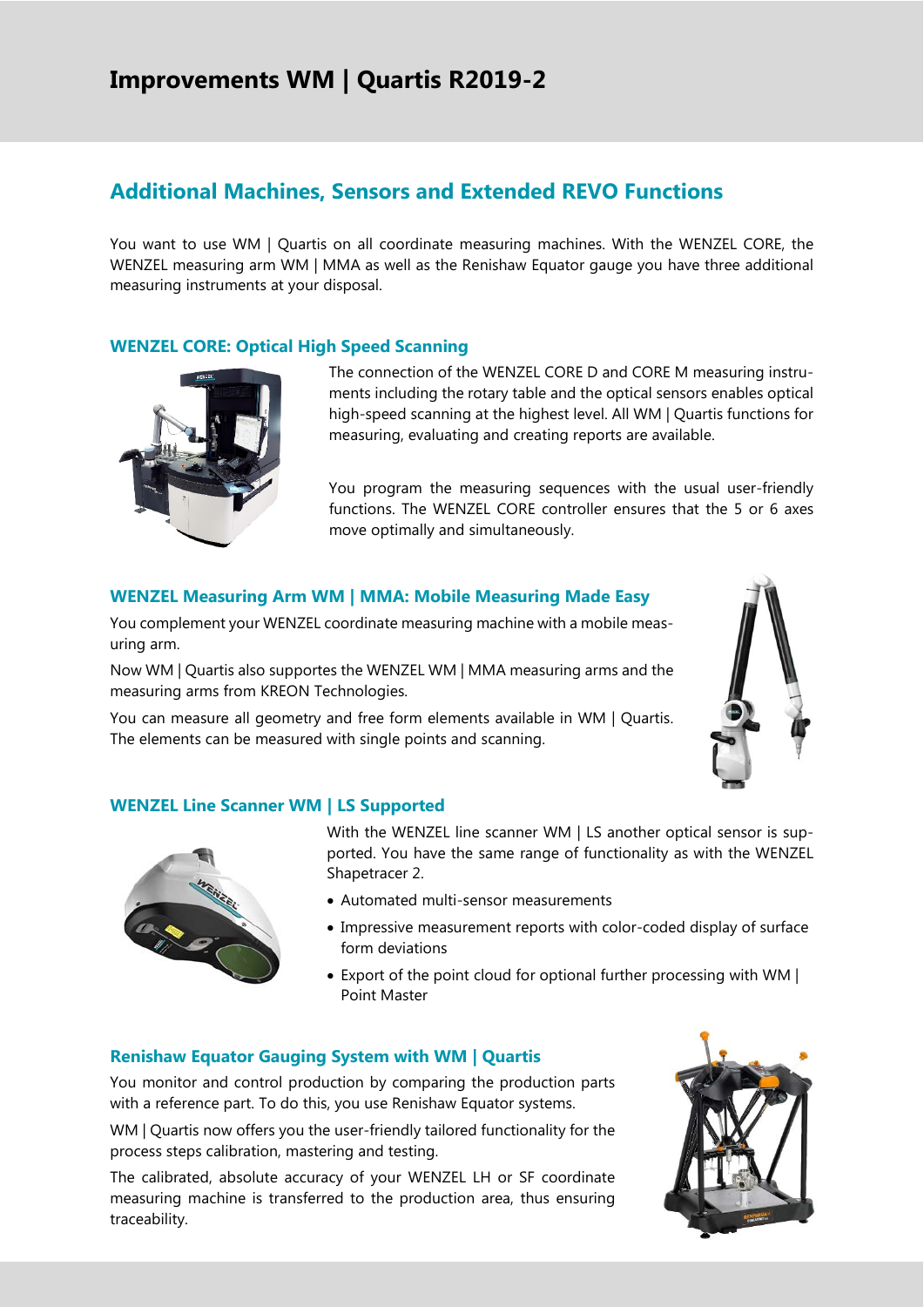

# **Higher Productivity with Renishaw REVO 5-Axis Systems**

You use WM | Quartis with a Renishaw REVO-2 or PH20 5 axis probe head. Numerous improvements simplify and speed up your workflows.

#### **Sweep Scan for Measuring Surfaces**

The REVO Sweep scan allows you to scan surfaces precisely at high speed. The REVO probe head with RSP2 probe measures the surface by quickly moving (wipe) the probe back and forth. The CMM itself moves in one direction at a constant speed. This minimizes the dynamic inaccuracies of the CMM structure that occur at extremely high scanning speeds.





You define the scan paths by simply clicking on the surfaces to be measured on the CAD model and enter the wavelength. The probe then aligns itself automatically and scans the surface.

The measured point data can be further processed and used, among other things, for impressive measurement reports with color-coded display of surface form deviations.

The Sweep scan is particularly suitable for the measurement of blade surfaces.

#### **Scanning with Fix REVO Probe Head Angle**

You work with Renishaw REVO RSP2 probes and you have applications in which the 5-axis movements are hindering and undesired. The automatic head orientation can now be switched off and can thus be used to scan with fixed A/B probe head angles.



#### **Measuring with Distribution Method «Circle»: Constant Scan Direction**

You measure with Renishaw REVO RSP2 probe external cylinder with circular paths. For optimal results and maximum accuracy, it is advantageous when the probe is always "pulled". All elements for which the distribution method "circles" is available can now be measured with alternating scan direction or constant scan direction. These are the elements plane, cylinder, cone and sphere.

#### **Measuring Inner Cone from the Tip of the Cone**

You want to use a 5-axis measuring system to measure an inner cone in the opposite element direction, i.e. from the tip of the cone. With REVO RSP2 and PH20 this is now possible.

#### **Optionally Record A/B Angle or Direction in Program**

Depending on the application, when recording a 5-axis intermediate point or a 5-axis CNC positioning, you want to be able to set whether the probe head swivels to the recorded A/B angle of the swivel head or to the recorded direction (relative to the workpiece coordinate system) when executing the program sentence. This is now possible.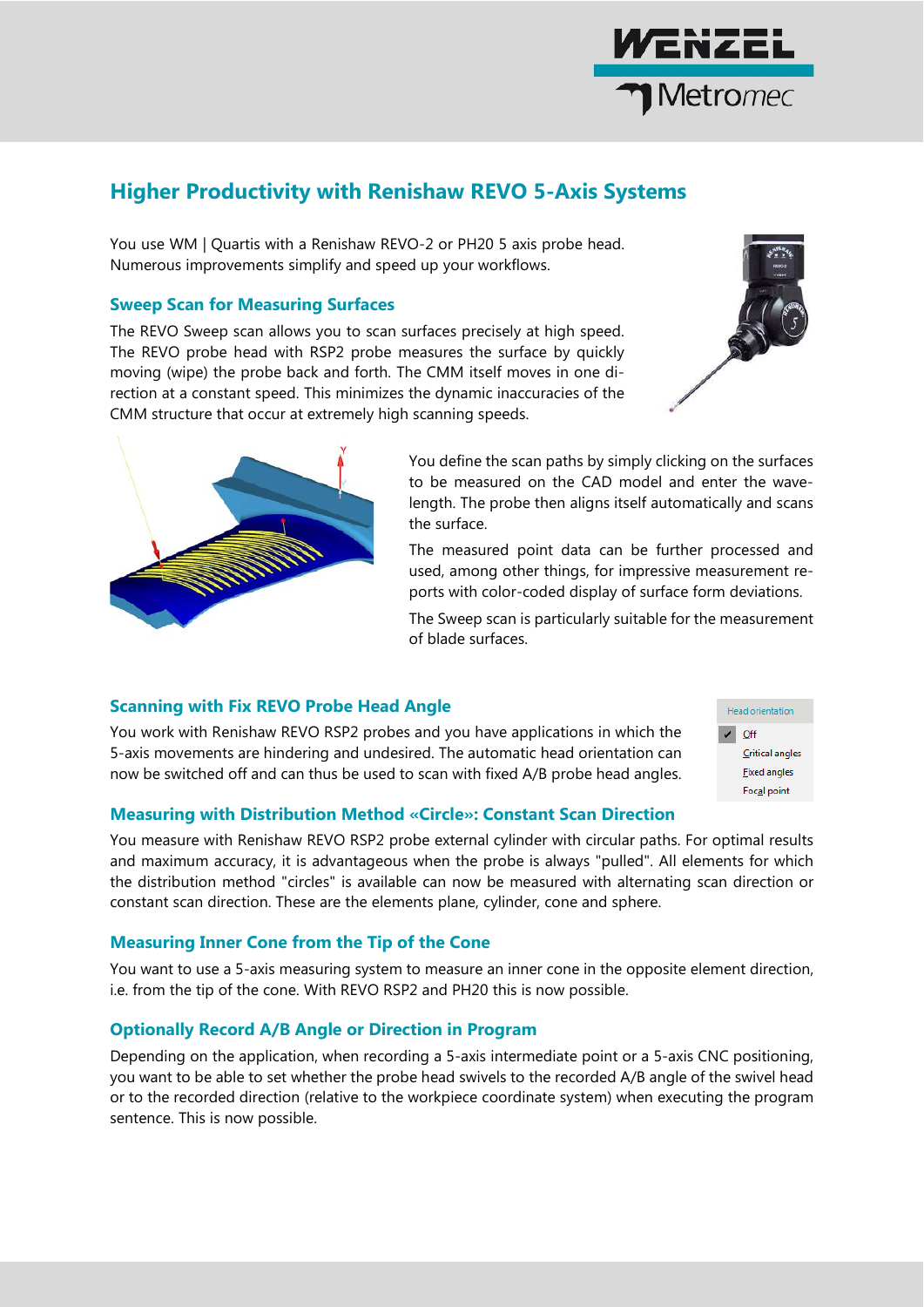## **Further Improvements Make Daily Work Easier**

#### **Work Window "Counter" Helps with Alignment, Marking Out and Adjustment**



You measure manually on column machines or with mobile measuring arms. A large display of the current coordinates (live display) is useful for various measuring tasks.

The new "Counter" work window is useful for marking out sheet metal parts and measuring points, e.g. in crash tests. You can see the coordinate values from large distance. The coordinate values can be set to zero or to a specific value for each axis. The last touch point can also be displayed for the adjustment of devices.

#### **Work Window "Positioning Aid" Accelerates Manual Measurement**

You measure on manual measuring machines and want to approach the position of the points in the measuring program quickly, easily and targeted.

The new work window "Positioning aid" shows the relative distance to the next probe point per axis.

The distance-dependent background colors let you see immediately which axis has to be moved furthest.

Optionally, the probe point is only accepted if you have moved all axes into the green area.



#### **Security Plane for Points with Different References Saves Programming Time**



You often use the option "Repeat / Manual" when measuring points.

The security plane can now be defined independently of the reference that is used for the probe radius correction.

This allows the clicked points to be measured collision-free in many applications without manually inserted intermediate points.

#### **Evaluating Points of a Curve or Surface as Feature "Position dAB"**

You scan curves with few points and you need the numerical deviation values. The feature "Position dAB" can now also be applied to elements of the type "Curve" or "Surface".





The spatial deviation "d" and the deflection "A" can be selected as components.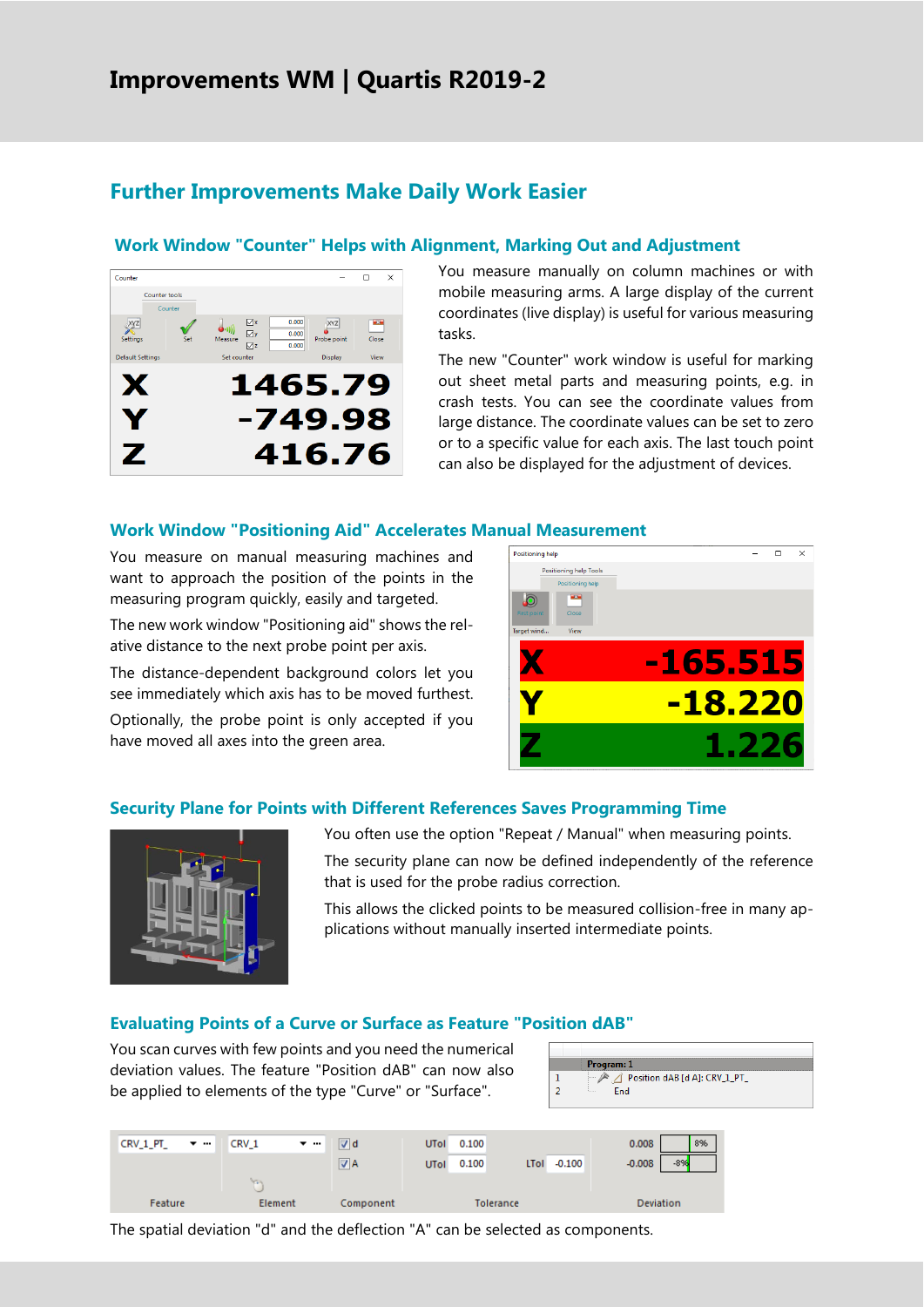

#### **New and Actualized CAD Interfaces**

WM | Quartis R2019-2 supports the following CAD interface formats:

- $CATIA V4$   $(4.1.9 \text{ to } 4.2.4)$
- CATIA V5 (R8 to **R2019**)
- CATIA V6 (to **R2019**)
- DXF (2000/2002 and R12)
- $IGES$  (to 5.3)
- Inventor (V11 to 2019)
- Parasolid (9 to 31)
- Creo, ProEngineer (16 to Creo5.0)
- Siemens NX (NX1 to NX12)
- Solid Edge (18 to **ST11**)
- SolidWorks (2003 to **2019**)
- STEP (AP203, AP214, AP242)
- VDA (1.0 and 2.0)



The changed formats compared to WM | Quartis R2019-1 are shown in **bold** in the above list. You also benefit from general improvements and error corrections for the other CAD interface formats.

#### **Remote Control / Automation Interface**

You are using the WM | Quartis for automation. The parts are positioned on the machine via robots or handling systems. The cell control software starts the corresponding parts measuring program.

This is comfortably done via the MQTT interface of WM | Quartis. WM | Quartis is set to remote control mode.

#### **Virtual Measurement with Simulated, Morphological Filter**



You evaluate CT data from parts with porous surfaces. Now a morphological filtering can be simulated during virtual measurement with WM | PointMaster R2019-1, just as it is done when probing with a probe ball on a real CMM.

#### **Further improvements**

- DMIS programs: Extended range of supported functions and commands
- Program command Loop: new with display of start value, end value and step size
- Probe management: Adopting configuration, changing system and group
- WM | Quartis as I++ DME Client: Generic I++ DME command
- Use expression editor in further input fields of the features
- Construction Input: Keep nominal values when entering actual values (no update)
- Create report: minimum paper size adapted for label printers
- Report graphics view: more convenient alignment of selected data boxes
- Report: Updated templates
- Backup of database: maximum number of backup copies increased. New default setting: backup on; number of copies =5.